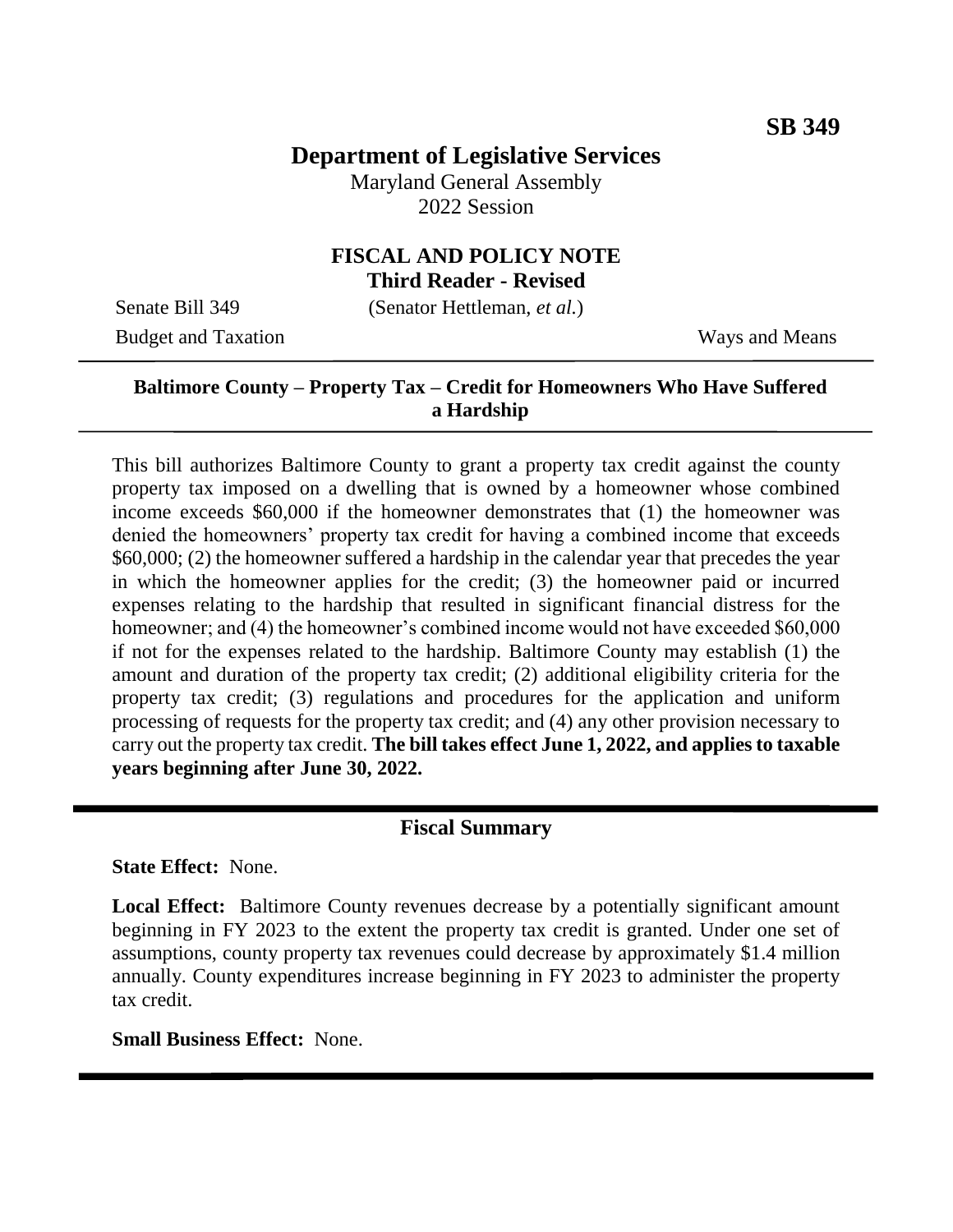## **Analysis**

**Current Law:** The homeowners' property tax credit program is a State funded program that provides credits against State and local real property taxation for homeowners who qualify based on a sliding scale of property tax liability and income. Homeowners must apply to the State Department of Assessments and Taxation (SDAT) each year in order to be eligible for the property tax credit. The application is available on the department's website, and current applications may be filed beginning February 15, 2022, through October 1, 2022. Approximately 45,000 individuals receive the property tax credit each year. SDAT reports that the average homeowners' property tax credit is approximately \$1,350. The total cost of the program is approximately \$65 million annually. The proposed fiscal 2023 State budget includes \$64.7 million for the program.

Baltimore County provides a local supplement to the State homeowners' property tax credit program. The maximum assessment against which the county's existing supplemental homeowners' property tax credit may be granted is \$300,000. To be eligible for the tax credit, a homeowner's combined net worth may not exceed \$200,000 and combined income may not exceed \$60,000. The percentages applied to the combined income that are used to calculate the amount of the property tax credit are (1) 0% of the first \$4,000 of combined income; (2) 0% of the second \$4,000 of combined income; (3) 0% of the third \$4,000 of combined income; (4) 6.5% of the fourth \$4,000 of combined income; and (5) 9% of the combined income over \$16,000. Baltimore County currently caps the amount of the credit at \$160 per recipient.

The projected cost of the State property tax credit program for Baltimore County residents totals \$8.6 million in fiscal 2022, and the projected cost for the local supplemental program totals \$1.4 million.

**Local Revenues:** Baltimore County property tax revenues decrease beginning in fiscal 2023 to the extent the property tax credit is granted. Based on one set of assumptions, county revenues could decrease by \$1.4 million annually. This estimate is based on the following facts and assumptions:

- 6,731 homeowners in Baltimore County received the State homeowners' property tax credit in fiscal 2021, with the average credit amount totaling \$1,233.
- An additional 4,438 homeowners were denied the property tax credit, including those with a combined income of over \$60,000.
- 25% of denied applications (1,100) suffered a hardship and are eligible for the proposed tax credit.
- Average credit amount totals \$1,233 per application.